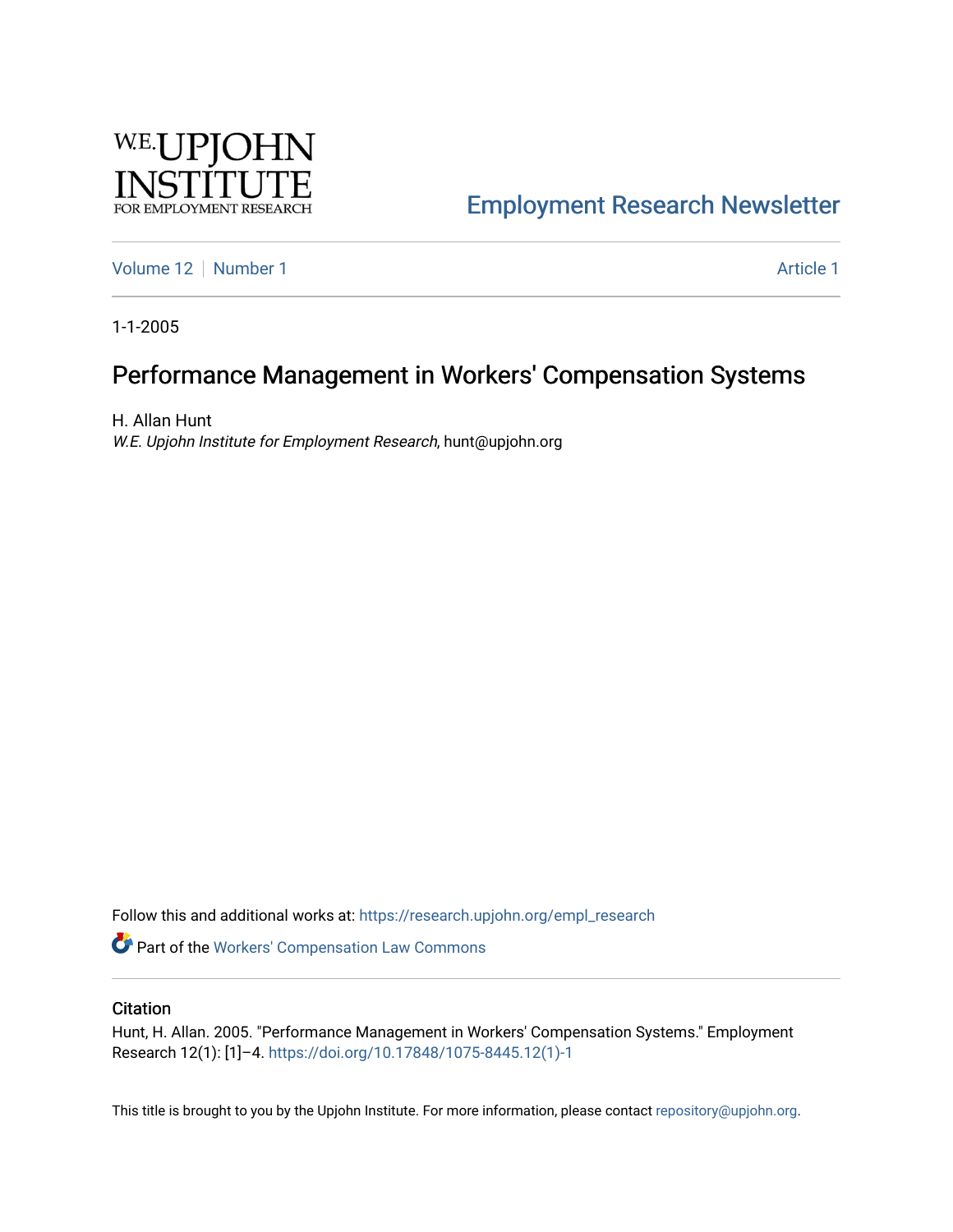

#### JANUARY 2005

*H. Allan Hunt* Performance Management in Workers' Compensation Systems

◆

*Hoyt N. Wheeler, Brian S. Klaas, and Douglas M. Mahony* Workplace Justice Without Unions

New and Recent Books

◆

#### Vol. 12, No. 1

*Employment Research* is published quarterly by the W.E. Upjohn Institute for Employment Research. Issues appear in January, April, July, and October.

The Institute is a nonprofit research organization devoted to finding and promoting solutions to employment-related problems at the national, state, and local level. The Institute is an activity of the W.E. Upjohn Unemployment Trustee Corporation, which was established in 1932 to administer a fund set aside by the late Dr. W.E. Upjohn, founder of the Upjohn Company, to conduct research on the causes and effects of unemployment and seek measures for the alleviation of the hardships suffered by the unemployed.

> W.E. Upjohn Institute 300 S. Westnedge Avenue Kalamazoo, MI 49007-4686 (269) 343-5541 www.upjohninstitute.org

 Randall W. Eberts Executive Director

### *H. Allan Hunt*

# **Performance Management in Workers' Compensation Systems**

**I**nterest in performance measurement and performance management has expanded remarkably in the past 25 years. This interest has spawned many initiatives, both private and public. One of the most ubiquitous has been the "balanced scorecard," which developed out of the work of two professors at the Harvard Business School in the early 1990s, Robert Kaplan and David

**The "balanced scorecard" was based on the fundamental concept that since there are multiple organizational objectives, there should also be multiple dimensions of performance measurement.**

Norton. It was based on the fundamental concept that since there are (or should be) multiple organizational objectives, there should also be multiple dimensions of performance measurement (Kaplan and Norton 1992). Kaplan and Norton urged that the financial perspective be complemented by a customer perspective, an internal process perspective, and an organizational learning and growth perspective. Only then could performance measurement fully serve the strategic objectives of the modern enterprise

(see Kaplan and Norton 2001).

While the balanced scorecard was finding application in private business, nonprofits, and local government entities, the federal government was conducting a national performance review under the leadership of Vice President Al Gore (1993). This gave a boost to legislation enacted under the title of the Government Performance and Results Act of 1993, or GPRA*.* GPRA is the latest in a series of government attempts at "performance management," including the Planning-Programming-Budgeting System (PPBS) of 1965, Management by Objectives of 1973, and Zero-Base Budgeting of 1977 (see U.S. Government Accounting Office) [USGAO]1997).

However, GPRA differs from those earlier federal efforts in that it also imposes a planning and evaluation process designed to measure program effectiveness and influence budgeting decisions. Five-year strategic plans are required from all federal agencies (with revision every three years), together with an annual performance plan that has credible outcome-based goals. In addition, these "good intentions" are being monitored by the Office of Management and Budget (OMB) Program Assessment Rating Tool (PART), which is being applied across all federal government agencies and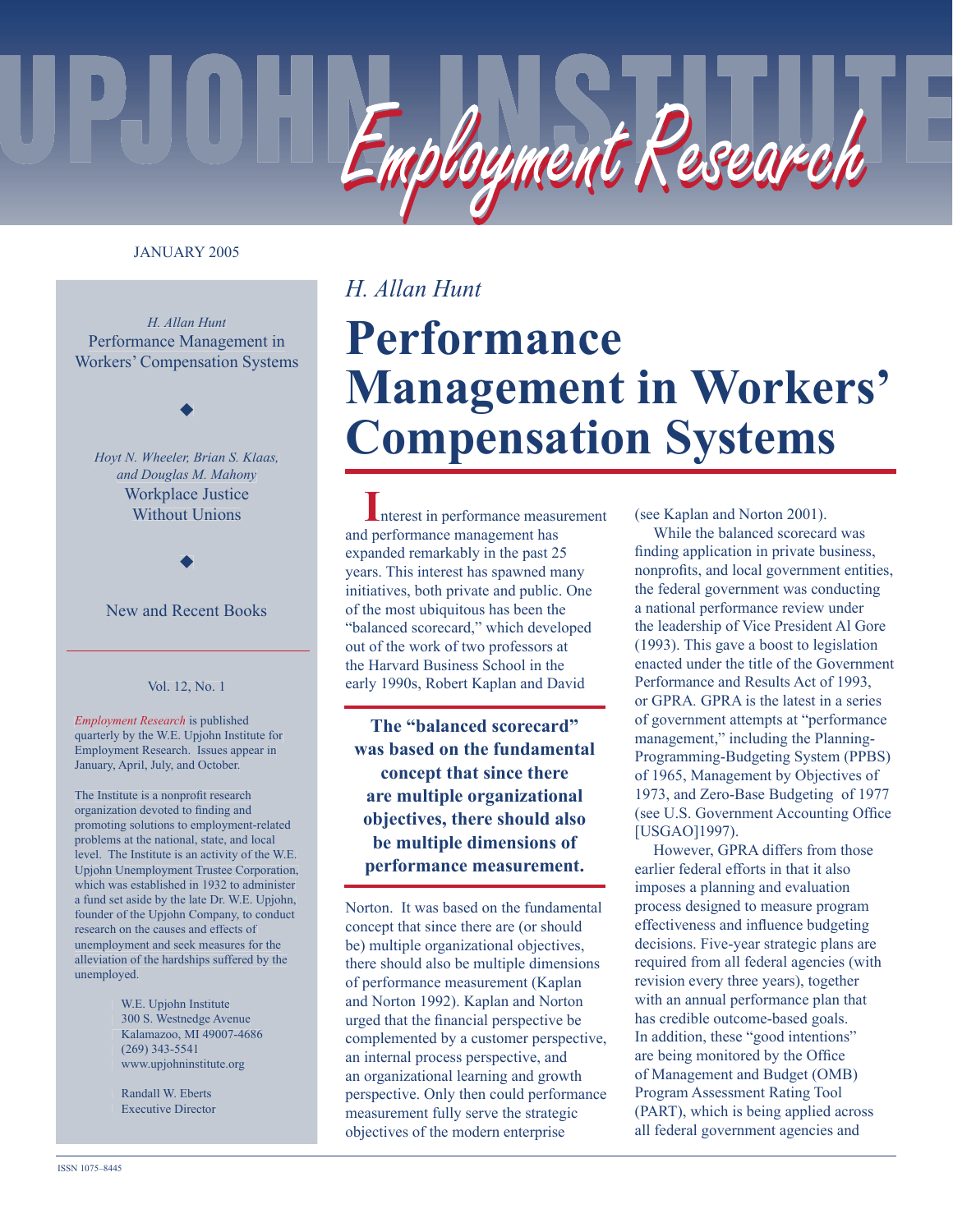programs on a five-year cycle. In fact, the Office of Management and Budget conducted PART evaluations on 234 federal programs during fiscal year 2002– 2003 and planned to complete 400 by the end of fiscal year 2004.

PART rates programs as "effective, moderately effective, adequate, results not demonstrated, or ineffective" based on four criteria. Twenty percent of the evaluation is based on management, 20 percent on program purpose and design, 10 percent on planning, and 50 percent on program results (USGAO 2004). While it is too early to judge the ultimate success of PART or GPRA, they certainly demonstrate growing interest in program effectiveness and program evaluation in the federal government and elsewhere (see USGAO 2004 for a critical view). No less an authority than Richard P.

**While it is too early to judge the ultimate success of PART or GPRA, they demonstrate growing interest in program effectiveness and program evaluation in the federal government and elsewhere.**

Nathan, in his recent presidential address to the Association for Public Policy Analysis and Management, suggested "Let's not part with PART" as an appropriate slogan for the 2004 election season.<sup>1</sup>

#### **"State of the Art" Performance Measurement in Workers' Compensation Systems**

Workers' compensation systems have not been perceived as among the leaders in developing performance measurement tools. There are, however, a number of impressive performance measurement systems currently in place throughout the workers' compensation world. These performance measurement systems are specifically designed to support the management of the workers' compensation function. They include targets or goals, with an accountability

standard that defines acceptable levels of performance. For example, examine the International Association of Industrial Accident Boards and Commission Information Product Award winner for 2003 in the "program improvement category."

#### **Nova Scotia Workers' Compensation Board (WCB)**

The Nova Scotia WCB Performance Measurement and Management System (PMMS) emphasizes empowering WCB employees by giving them the necessary information to align their personal work goals with organizational objectives. This is illustrated in Figure 1, which shows the conceptual model underlying the PMMS. It indicates that the goals of the organization are defined from the top down, but performance accumulates from the bottom up, as individual performances add up to team performance, which, in turn, sums to unit and then department performance. All departments taken together constitute corporate outcomes.

The PMMS system uses specific

**Figure 1 Performance Model for Nova Scotia PMMS**

performance bands to define expected performance norms based on past experience. These "dashboard indicators" define adequate (green), marginal (yellow), and unacceptable (red) performance for each performance measure and at each organizational level. In this way, individuals or teams with performance problems can be identified and targeted for additional training or assistance.

The primary PMMS performance indicators are

- timeliness.
- return-to-work outcomes,
- claim durations.
- claim costs.
- staff availability, and
- stakeholder satisfaction.

The system is a proprietary, Webbased application designed to assign each user the necessary level of access, as well as the appropriate performance level indicators. Thus, individual caseworkers may access their own monthly performance results, as well as their team, unit, and department performance results, but they cannot access another



SOURCE: Nova Scotia WCB.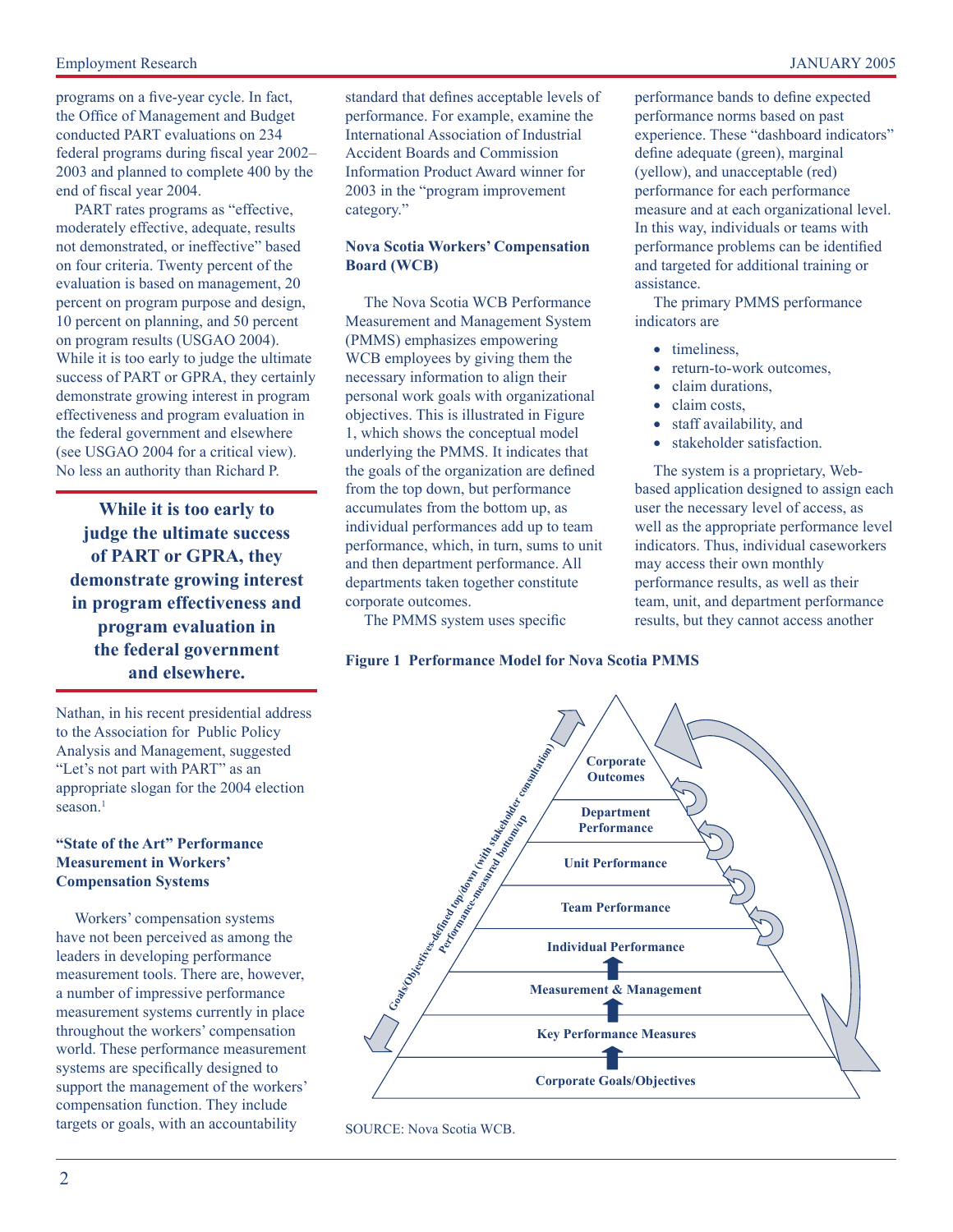#### Employment Research JANUARY 2005

individual's results. Similarly, team managers have access to results for their departments, units, and teams, plus the individuals in the team, but not for other teams or individuals. There are seven distinct levels of security access built into this system.

For each performance area, the software permits "drill-thru" to more refined or specific measures. For example, the corporate timeliness of payment measure allows drill-thru to the five different client service units, which are organized geographically. Data (and dashboard indicators) are displayed for the current month and the previous month, as well as the threshold levels for green, yellow, and red indicators. Human contact for more information is also listed. Individual worker-level data are displayed for the last eight measurement periods (typically months). This permits

**Lost production days is the ultimate performance measure for a workers' compensation agency, because it represents both the incidence of claims and their severity or duration.**

easy identification of performance trends and enables quick intervention for remedial efforts or workload rebalancing.

The PMMS system also produces management information reports that support day-to-day operational management. For instance, there is a "Medium High Caseload Report," which identifies units, teams, or individuals with relatively high caseloads. The report assigns each claim a status and weight based on specific activities happening with the claim. The system is designed to represent the amount of effort that would typically be required for a case of that status. Management can then work with this list to maintain more equitable file distribution and resultant work burden.

The WCB of Nova Scotia reports that employee users indicate that the software tool is "intuitive and relevant to their work." Eighty-five percent of staff surveyed in 2002 indicated that they understood their personal performance

targets. The board of directors has also expressed a high level of satisfaction with the information they receive monthly from PMMS. The bottom line is that timeliness to first payment improved from 60.5 percent in May 2002 to 81.5 percent in May 2003.

#### **Office of Workers' Compensation Programs, U.S. Department of Labor**

The Office of Workers' Compensation Programs (OWCP) in the U.S. Department of Labor has developed what may be the best single outcome measure for a workers' compensation agency. Lost production days is the ultimate performance measure for a workers' compensation agency because it simultaneously represents both the incidence of claims and their severity or duration. A reduction in lost production days is clearly a good thing for both workers and their agencies. In response to the pressures generated by GPRA, OWCP decided to measure production days lost due to workers' compensation claims in the federal employing agencies, and to evaluate OWCP performance in terms of reducing average lost production days.2

This system was originally implemented as a way to track performance under the Quality Case Management program, a nurse-based case management system designed to return long-term Federal Employees Compensation Act (FECA) claimants to employment. Using this measurement to manage performance over time appears to have been very effective as the average duration reduction has been nearly 20 percent over an eight-year period. This is confirmed by the fact that the lost production days measure was extended to the entire FECA program in fiscal year 2001. It has subsequently been adopted under the President's Safety, Health and Return-to-Employment initiative for all federal employees for 2004–2006. OWCP reports results on this and other performance measures by individual agency on their Web site (http://www.dolesa.gov/share/).

#### **Conclusions**

Performance measurement has clearly gained a (tenuous) foothold within some workers' compensation systems in North America. One gets the impression that the "state of the art" is better in Canada than in the United States. But perhaps that impression results from the more competitive workers' compensation environment in the United States, which



## **Office of Workers' Compensation Programs, U.S. Department of Labor**

SOURCE: U.S. Department of Labor (2004b).